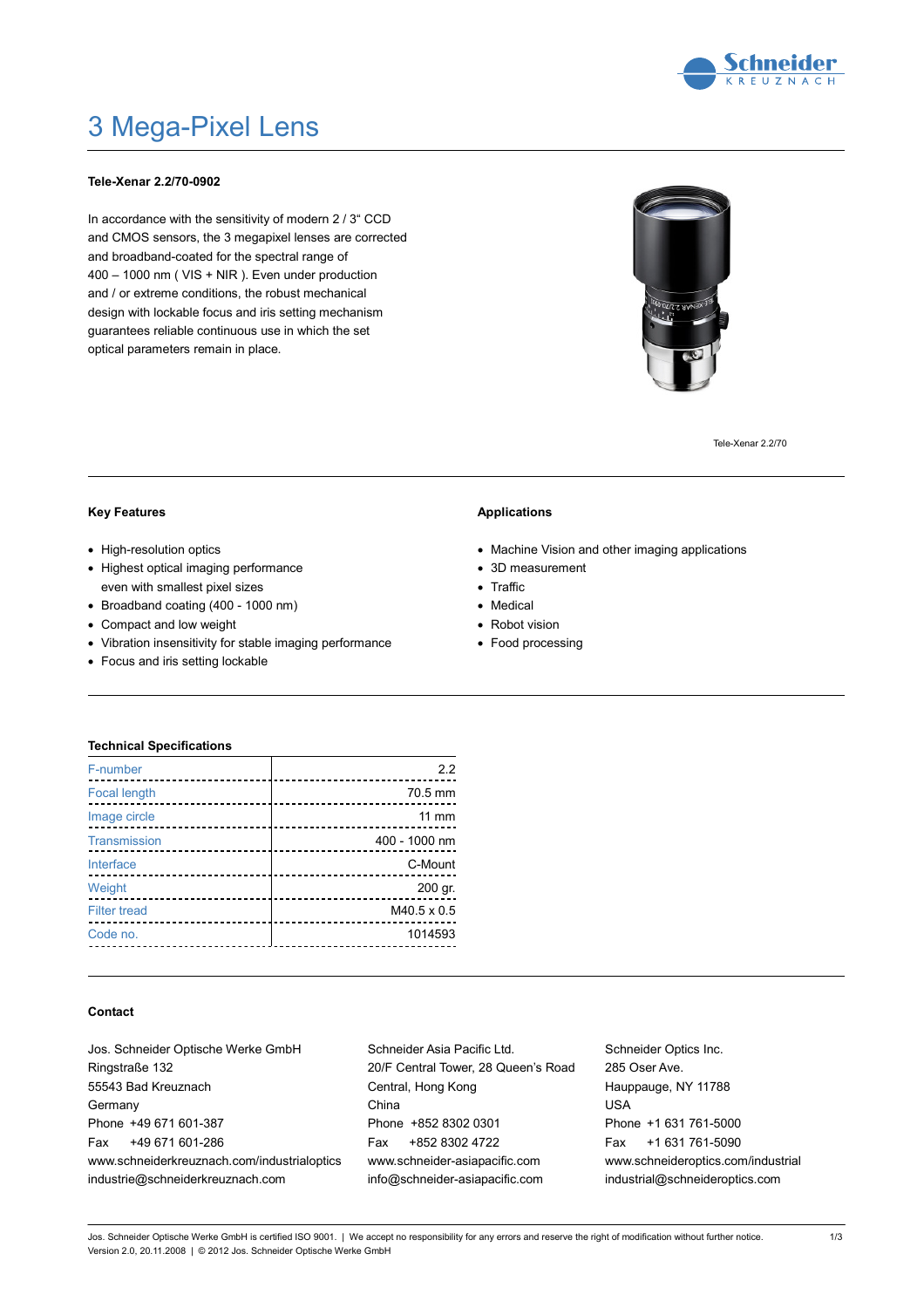

 $\Sigma$  d = 58.8 mm

## Tele-Xenar 2.2/70





HH' = -26.0 mm

#### TXR 2.2/70 MODULATION with reference to the relative image height 655 605  $[nm]$  : 555 455 505 Wavelength  $\lambda$  $405$ 23.7 Spectral weighting  $\Gamma \times 7$  : 19.6  $22.2$  $15.7$  $12.1$ 6.7 Spatial frequency R [1/mm] :<br>Format [mm X mm] : 30 10 20 Format  $6.6$  $\overline{X}$  $\,8.8$ radial Diagonal 2u'  $[mm]$ 11.0  $tangential = -$ 100 100 100  $\begin{bmatrix} 7.1 \\ 8 \\ 8 \end{bmatrix}$  $5 \frac{28}{3}$  $\begin{array}{c}\n\mathbb{C} \times 1 \\
\infty\n\end{array}$ ÷.  $\frac{c}{\delta}$ 60  $\frac{c}{\delta}$ 60  $_{\rm o}^{\rm c}$ 60  $\frac{1}{2}$  $\begin{array}{c}\n\text{Noudular} \\
\odot \\
\odot\n\end{array}$  $\begin{array}{c}\n\text{Modular} \\
\circ \\
\circ\n\end{array}$  $\frac{M_{\odot}}{20}$  $\overline{20}$  $\frac{1}{100}$  <br>  $\uparrow$  $\begin{array}{ccccccc}\nJ & \uparrow & & \begin{array}{ccccccc}\n\end{array} & & \begin{array}{ccccccc}\n\end{array} & & \begin{array}{ccccccc}\n\end{array} & & \begin{array}{ccccccc}\n\end{array} & & \begin{array}{ccccccc}\n\end{array} & & \begin{array}{ccccccc}\n\end{array} & & \begin{array}{ccccccc}\n\end{array} & & \begin{array}{ccccccc}\n\end{array} & & \begin{array}{ccccccc}\n\end{array} & & \begin{array}{ccccccc}\n\end{array} & & \begin{array}{ccccccc}\n\end{array} & & \begin{array}{ccccccc}\n\end{array} & & \begin{array}{ccccccc}\n\end{$  $\uparrow$ 80  $20$ 60  $40$ 100  $\rightarrow$  u/u<sub>max</sub> \*100 [X] u<sub>max</sub> = 5.5  $f = 70.5$  $f / 2.2 \quad 1/6^* = -50.00 \quad 00^* = 3643. \quad f^* = 70.5 \qquad f / 4.0 \quad 1/6^* = -50.00 \quad 00^* = 3643. \quad f^* = 70.5 \qquad f / 8.0 \quad 1/6^* = -50.00 \quad 00^* = 3643.$ 100 100 100  $520$  $\frac{1}{2}$ 80 80  $\sim$  $\sim$ ı  $\begin{array}{c}\n\text{Moduli of } \mathbb{R} \\
\otimes \qquad \oplus \qquad \text{for} \quad \mathbb{R}\n\end{array}$  $\overline{\phantom{a}}$  $\frac{c}{0}$  60  $\frac{c}{0}$  60 Modulati<br>20<br>20 Modulati<br>20  $\overline{20}$  $20$  $\frac{1}{100}$  <br>  $\uparrow$  $\frac{1}{100}$   $\uparrow$  $\uparrow$  $\infty$  $40$ 60  $80<sup>°</sup>$  $20$  $40$  $60$  $R()$ 20  $40 -$ 60  $80$ 100  $\rightarrow$  u<sup>7</sup>/u<sub>nax</sub> \*100 [X] u<sub>nax</sub> =5.5  $\rightarrow$  u<sup>7</sup> u<sup>2</sup><sub>max</sub> \*100 [X] u<sub>nax</sub> = 5.5  $\rightarrow$  u/u<sub>max</sub> \*100 [x] u<sub>max</sub> = 5.5  $f' = 70.5$   $f/2.2$   $1/6$ <sup>\*</sup> = -20.00 00<sup>+</sup> = 1529,  $f' = 70.5$   $f/4.0$   $1/6$ <sup>\*</sup> = -20.00 00<sup>+</sup> = 1529,  $f' = 70.5$   $f/8.0$   $1/6$ <sup>\*</sup> = -20.00 00<sup>+</sup> = 1529, 100 100 100  $5 \times 1$  $\overline{\begin{smallmatrix} 1\\ 1\\ 2\\ 3 \end{smallmatrix}}$ 80 80 [X]  $rac{60}{6}$  $rac{60}{6}$  $\frac{c}{0}$  60 Modulati<br>s<br>s  $y^{\text{Nodulation}}$ Modulati  $40$  $\infty$  $\infty$  $\infty$  $\frac{1}{100}$   $\uparrow$  $\ddot{\uparrow}$ 个 1<br>
20 40 60 80 1<br>
→ u<sup>1</sup>/u<sub>nax</sub> \*100 [ $\times$ ] u<sub>nax</sub> =5.5 60 80 100  $\overline{20}$  $40$ 20  $40$ 60 80 100  $\rightarrow$  u/'u'<sub>max</sub> \*100 [%] u'<sub>max</sub> =5.5  $\rightarrow$  u/ $u_{max}^{*}$  \*100 [%]  $u_{max}^{*}$  = 5.5  $f' = 70.5$   $f / 2.2$   $1/6$ <sup>r</sup> = -10.00 00' = 828,  $f' = 70.5$   $f / 4.0$   $1/6$ <sup>r</sup> = -10.00 00' = 828,  $f' = 70.5$   $f / 8.0$   $1/6$ <sup>r</sup> = -10.00 00' = 828,

 $MTF_{max}$  at f / 2.2 , R = 30 1/mm, u/'u'<sub>max</sub> = 0 Focusing :